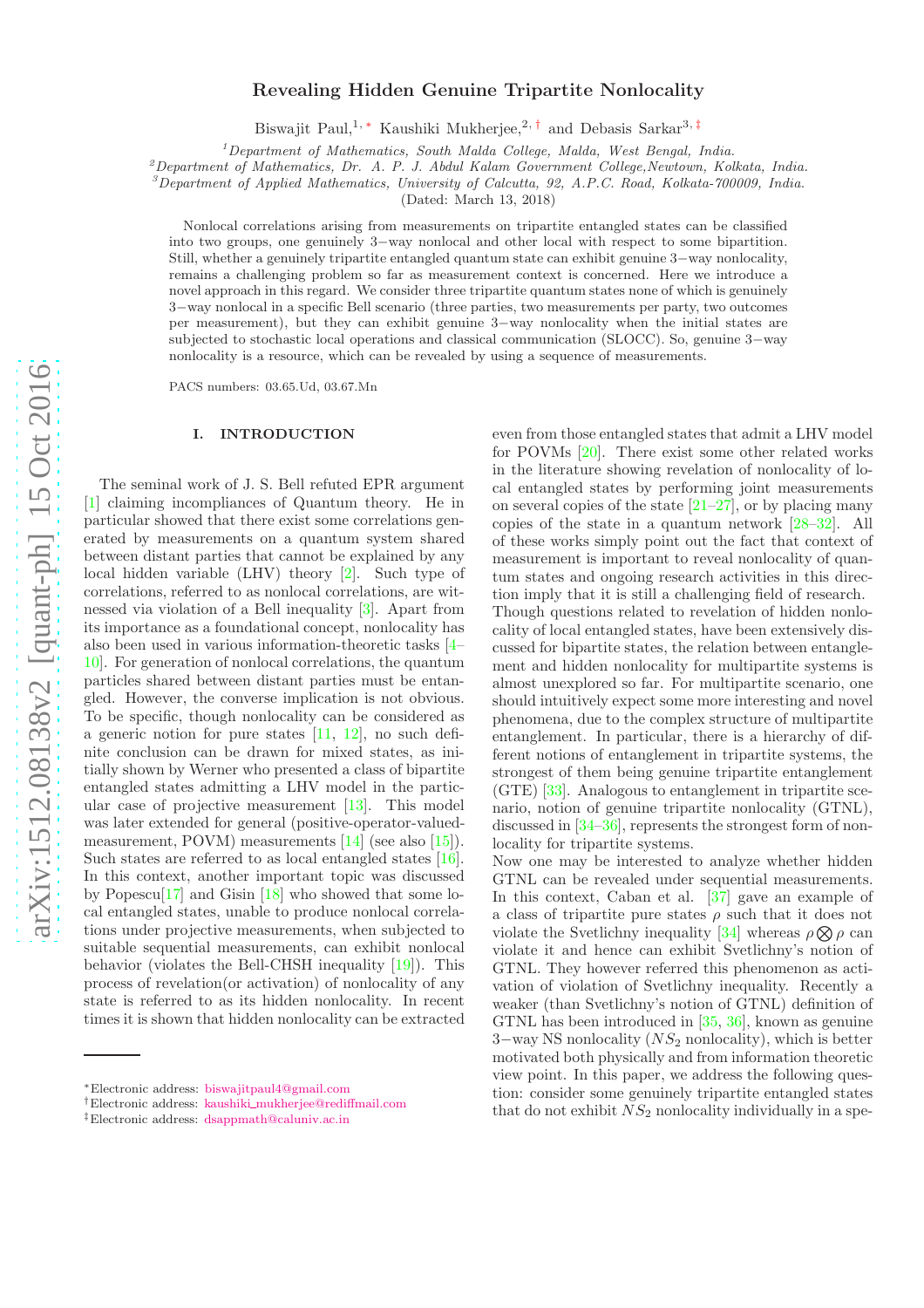cific Bell scenario (three parties, two measurements per party, two outcomes per measurement) and also in hidden sense, i.e., even after being subjected to known useful local filters [\[38](#page-6-24)]. Is it then possible to find some sequential measurement protocol so that the final state resulting from the measurement protocol using these  $NS<sub>2</sub>$  local states, exhibits  $NS<sub>2</sub>$  nonlocality? We provide strong numerical evidence to this open problem. To be precise, we have framed a protocol based on sequential measurements which we refer to as sequential measurement protocol (SMP, see Fig.1). It involves three different tripartite quantum states. These three states, none of which was individually  $NS<sub>2</sub>$  nonlocal in the specific Bell scenario and not even after application of known useful local filters, when used in the SMP, generates a quantum state which is  $NS<sub>2</sub>$  nonlocal. However, as  $NS<sub>2</sub>$  nonlocality of the final state is revealed starting from  $NS<sub>2</sub>$  local initial states in the specific Bell scenario, so such revelation of hidden  $NS<sub>2</sub>$  nonlocality can be considered as revelation of weak hidden nonlocality. Moreover, the SMP can be used in principle even in the case when each of the states initially possessed by the parties has arbitrary amount of genuine entanglement.

Rest of our paper is organized as follows. In Sec. II, we give a brief introduction to some concepts and results which we will use in later sections. We introduce the sequential measurement protocol in Sec. III together with the states used in the protocol to exhibit hidden GTNL. In Sec. IV we discuss our observations in the context of revealing hidden GTNL. Finally we conclude in Sec.V discussing various aspects of our findings along with scope of future research works.

### II. PRELIMINARIES

Before starting our discussion we provide all notions and facts necessary for further considerations.

### A. Genuine tripartite nonlocality

To analyze the nature of correlations shared between three systems, different forms of nonlocality can be considered. The local tripartite correlations have the form:

<span id="page-1-0"></span>
$$
P(a, b, c|x, y, z) = \sum_{\lambda} q_{\lambda} P_{\lambda}(a|x) P_{\lambda}(b|y) P_{\lambda}(c|z), \quad (1)
$$

where  $a, b, c \in \{0, 1\}$  denote the outputs and  $x, y, z \in$ {0, 1} denote inputs of the parties Alice, Bob and Charlie respectively,  $0 \le q_\lambda \le 1$  and  $\sum_\lambda q_\lambda = 1$ .  $P_\lambda(a|x)$  is the conditional probability of getting outcome  $a$  when the measurement setting is x and  $\lambda$  is the hidden state;  $P_{\lambda}(b|y)$  and  $P_{\lambda}(c|z)$  are similarly defined. Tripartite correlations that cannot be written as in Eq. $(1)$  are called nonlocal. Bell type inequalities based on local realism  $(E<sub>q</sub>, (1))$  $(E<sub>q</sub>, (1))$  $(E<sub>q</sub>, (1))$  fail to distinguish between bipartite and tripartite nonlocality [\[39](#page-6-25)[–41](#page-6-26)]. In order to detect GTNL,



FIG. 1: The figure depicts a particular sequential measurement protocol involving three parties.  $\rho_i^j$  denotes  $j^{th}$  particle of i<sup>th</sup> state. Three states  $\rho_1$  (Eq.[\(7\)](#page-3-0)),  $\rho_2$  (Eq.[\(8\)](#page-3-1)) and  $\rho_3$  $(Eq.(9))$  $(Eq.(9))$  $(Eq.(9))$  are distributed between the three parties  $A_1$ ,  $A_2$  and A<sup>3</sup> such that each of the three parties holds one particle from each of the three states.  $A_1$  holds particles  $\rho_1^1$ ,  $\rho_2^3$  and  $\rho_3^1$ ;<br> $A_1$  holds  $\rho_3^2$  and  $\rho_4^3$ ;  $A_2$  holds  $\rho_1^2$ ,  $\rho_2^1$  and  $\rho_3^2$  and  $A_3$  holds particles  $\rho_1^3$ ,  $\rho_2^2$  and  $\rho_3^3$ . The sequential measurement protocol(SMP) is a particular example of WCCPI protocol. In the preparation stage, each of them performs Bell basis measurement on two of their respective three particles: A<sup>1</sup> performs Bell basis measurement on  $\rho_2^3$  and  $\rho_3^1$ ;  $A_2$  performs Bell basis measurement on  $\rho_1^2$ ,  $\rho_2^1$  and  $A_3$  performs Bell basis measurement on  $\rho_1^3$  and  $\rho_2^2$ . Each bellbasis measurement is denoted by dotted box. Due to Bell basis measurements by each of the three parties and then communication of the results among themselves, resultant state  $\rho_4$  $(Eq.(10))$  $(Eq.(10))$  $(Eq.(10))$  is generated at the end of the preparation stage.  $\rho_4$  (Eq.[\(10\)](#page-3-3)) is shared between  $A_1$ ,  $A_2$  and  $A_3$ . In the measurement stage, each of the parties  $A_1$ ,  $A_2$  and  $A_3$  perform arbitrary projective measurements on their respective qubits of state  $\rho_4$  (Eq.[\(10\)](#page-3-3)). At the end of the measurement stage tripartite correlations will be generated in the SMP.

Svetlichny introduced hybrid local-nonlocal form of correlations [\[34](#page-6-20)]:

$$
P(abc|xyz) = \sum_{\lambda} q_{\lambda} P_{\lambda}(ab|xy) P_{\lambda}(c|z) +
$$
  

$$
\sum_{\mu} q_{\mu} P_{\mu}(ac|xz) P_{\mu}(b|y) + \sum_{\nu} q_{\nu} P_{\nu}(bc|yz) P_{\nu}(a|x); \quad (2)
$$

<span id="page-1-1"></span>where  $0 \le q_\lambda$ ,  $q_\mu$ ,  $q_\nu \le 1$  and  $\sum_{\lambda} q_\lambda + \sum_{\mu} q_\mu + \sum_{\nu} q_\nu = 1$ . This form of correlations are referred as Svetlichny local  $(S_2 \text{ local})$ , otherwise Svetlichny nonlocal  $(S_2 \text{ nonlocal})$ [\[36\]](#page-6-21). Based on this, Svetlichny designed a tripartite Bell type inequality (known as Svetlichny inequality):

<span id="page-1-2"></span>
$$
S \le 4. \tag{3}
$$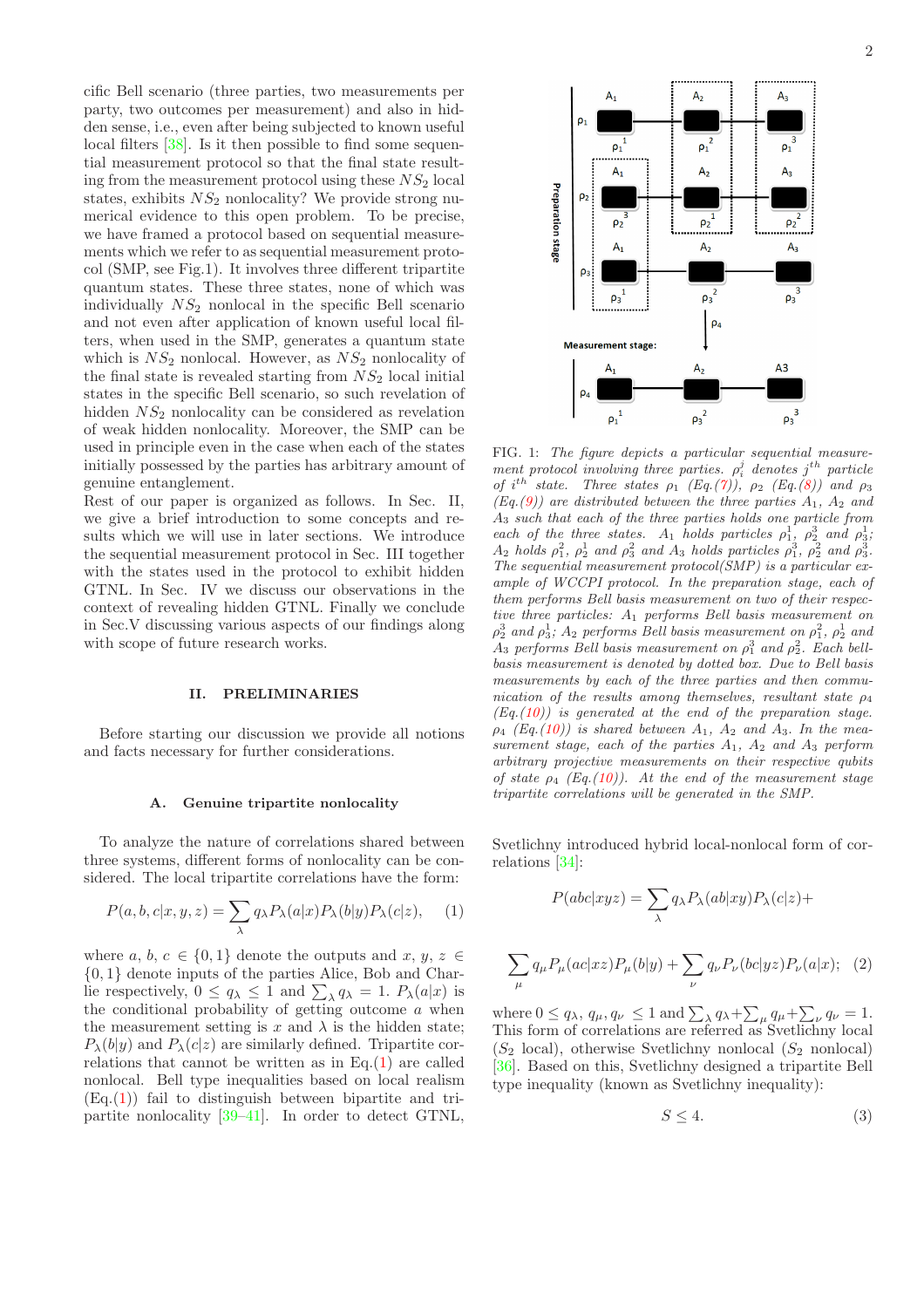$$
+\langle x_0y_0z_1\rangle-\langle x_1y_0z_1\rangle+\langle x_0y_1z_1\rangle+\langle x_1y_1z_1\rangle.
$$

Violation of this inequality guarantees  $S_2$  nonlocality, sufficient to detect GTNL. While Svetlichny's notion of GTNL is often referred to in the literature, it has certain drawbacks. As has been pointed out in [\[35](#page-6-23), [36,](#page-6-21) [42\]](#page-6-27), Svetlichny's notion of GTNL is so general that correlations capable of two-way signaling are allowed among some parties. This may lead to grandfather-style paradoxes [\[36](#page-6-21)] and provide inconsistency in operational purposes [\[35](#page-6-23), [43\]](#page-6-28). To remove this ambiguity, Bancal et al.[\[36](#page-6-21)], introduced genuine 3–way NS nonlocality  $(NS_2$ nonlocality). Suppose  $P(abc|xyz)$  be the tripartite correlation satisfying  $Eq.(2)$  $Eq.(2)$  with non-signalling criteria imposed on the bipartite correlations terms,

$$
P_{\lambda}(a|x) = \sum_{b} P_{\lambda}(ab|xy) \quad \forall a, x, y,
$$
 (4)

$$
P_{\lambda}(b|y) = \sum_{a} P_{\lambda}(ab|xy) \quad \forall \, b, x, y. \tag{5}
$$

and similarly for  $P_{\mu}(ac|xz)$  and  $P_{\nu}(bc|yz)$ . This form of correlations are called  $NS<sub>2</sub>$  local. Otherwise, they are  $NS<sub>2</sub>$  nonlocal. In analyzing the procedure of revelation of hidden GTNL, we have used the necessary and sufficient criteria for detecting GTNL provided by the whole set of 185 facet inequalities of the  $NS<sub>2</sub>$  local polytope in the presence of binary input and output (see Supplementary Material of [\[36](#page-6-21)]). Svetlichny inequality constitutes the 185th facet inequality. Throughout the paper we have used projective measurements to check nature of correlations generated by some tripartite quantum states.

# B. Wirings And Classical Communication Prior To The Inputs(WCCPI Protocol)

This protocol may be considered as a set of allowed operations that cannot create nonlocality i.e., interpret nonlocality as a resource, analogous to entanglement which cannot be created by Local Operations and Classical communication(LOCC). This type of protocol was first used in [\[35](#page-6-23)] for framing multipartite nonlocality as a resource. The protocol introduced there involved single measurement. Later it was extended for sequential mea-surements in [\[44](#page-6-29)]. A *valid* WCCPI protocol for sequential measurements[\[44\]](#page-6-29), characterizing basically correlation terms generated in any sequential scenario, mainly consists of two stages: preparation stage and measurement stage. In the preparation stage the parties are allowed to perform measurements on their respective physical systems and then communicate the corresponding outputs among each other. As the parties have not yet received any input for the final Bell test(going to take place in the measurement stage), classical communication is allowed in the preparation stage. However, this communication cannot be used to generate any sort of nonlocal correlations. The inputs of the parties for the final stage, i.e., the measurement stage depend on outputs that are obtained and communicated in the preparation stage. In the measurement stage no further communication is allowed between the parties. The permissible local operations of each party consist of processing the classical inputs and outputs and are referred to as wirings. The sequential correlations generated at the end of the measurement stage help in characterizing nonlocality as a resource. As already discussed before, nonlocality cannot be created by WCCPI. So GTNL cannot also be created by WCCPI protocol. In our present topic of discussion, we have introduced a measurement protocol which may be considered as a WCCPI protocol.

### C. Genuine multipartite concurrence  $(C_{GM})$

We briefly now describe  $C_{GM}$ , a measure of genuine multipartite entanglement. For pure  $n$ -partite states( $|\psi\rangle$ ), this measure defined as  $[45]$ :  $C_{GM}(|\psi\rangle)$ :=  $\min_j \sqrt{2(1-\Pi_j(|\psi\rangle))}$  where  $\Pi_j(|\psi\rangle)$  is the purity of  $j^{th}$ bipartition of  $|\psi\rangle$ . The expression of  $C_{GM}$  for X states are given in  $[46]$ . For tripartite X states,

<span id="page-2-0"></span>
$$
C_{GM} = 2 \max_{i} \{0, |\gamma_i| - w_i\}
$$
 (6)

with  $w_i = \sum_{j \neq i} \sqrt{a_j b_j}$  where  $a_j$ ,  $b_j$  and  $\gamma_j (j = 1, 2, 3, 4)$ are the elements of the density matrix of tripartite X state:

| a <sub>1</sub>   |                |            |                      |                  | 0          |            |                  |
|------------------|----------------|------------|----------------------|------------------|------------|------------|------------------|
| 0                | a <sub>2</sub> | 0          | 0                    | 0                | 0          | $\gamma_2$ |                  |
| $\left( \right)$ | 0              | $a_3$      | $\left( \right)$     |                  | $\gamma_3$ | 0          | 0                |
| $\left( \right)$ |                | 0          | $a_4$                | $\gamma_4$       | 0          | 0          |                  |
| 0                |                |            | $\ast$<br>$\gamma_4$ | $b_4$            | 0          | 0          |                  |
|                  |                | $\gamma_3$ | 0                    |                  | $b_3$      | 0          | $\left( \right)$ |
|                  |                |            | 0                    | O                | 0          | $b_2$      |                  |
|                  |                |            | $\mathbf{\Omega}$    | $\left( \right)$ | 0          |            |                  |

### III. SEQUENTIAL MEASUREMENT PROTOCOL

Consider a measurement protocol connecting three distant observers  $A_i(i = 1, 2, 3)$ . *n* tripartite quantum states  $\rho_j$  (j = 1, 2, ..., n) can be used in the protocol. Let each of n states  $\rho_j (j = 1, 2, ..., n)$  fails to reveal GTNL in the specific Bell scenario. Each of these  $n$  states  $\rho_i$  (j = 1, 2, ..., n) can be distributed between the three parties  $A_i(i = 1, 2, 3)$  with some specification in distribution of qubits among the parties such that each of the three parties holds one particle from each of the *n* states. So each of the parties holds  $n$  qubits in his lab. This protocol is a particular example of WCCPI protocol. In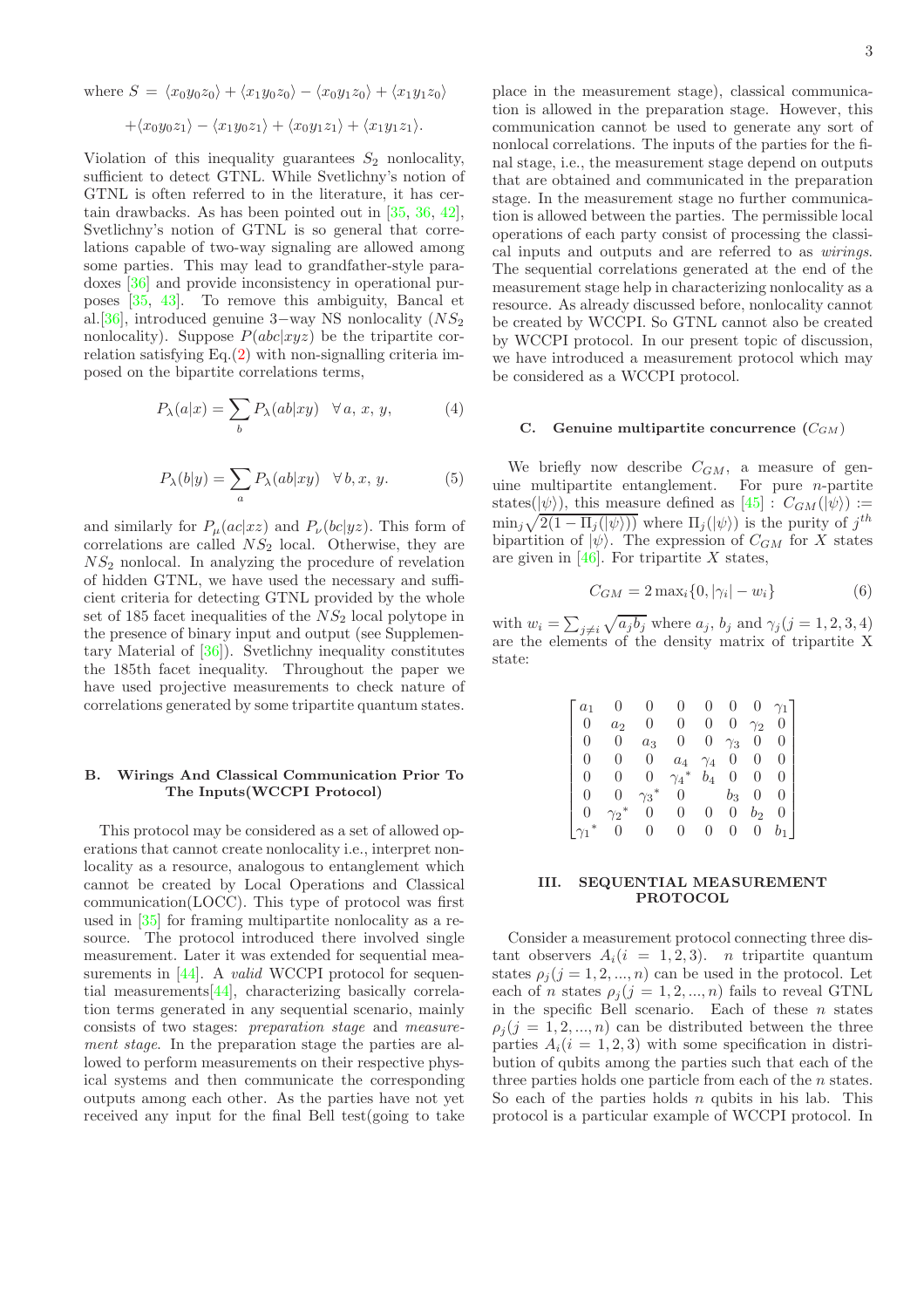the preparation stage, each party can perform some joint measurement on their respective  $n-1$  particles and then communicate the results between themselves. At the end of measurements by all the three parties,  $\rho_{n+1}$ , a tripartite quantum state shared between  $A_1$ ,  $A_2$  and  $A_3$ , is generated. Clearly, as in any WCCPI protocol, the state  $\rho_{n+1}$  is output specific, i.e., depends on the output of the joint measurements performed by the parties in the preparation stage. In the measurement stage of the protocol, each of the three parties can now perform arbitrary projective measurements on their share of the physical system  $\rho_{n+1}$  but are not allowed to communicate among themselves thereby generating tripartite correlation terms whose nature can now be tested using some tripartite Bell inequality. We refer to this protocol of sequential measurements by the three parties sharing  $n$ states as Sequential Measurement Protocol (SMP). Now we have already discussed before that GTNL cannot be created by WCCPI protocol. Hence generation of GTNL by SMP, starting from three local initial states, guarantee revelation of hidden GTNL by our SMP. Our SMP can be considered as a particular type of sequential measurement protocol via which hidden GTNL can be revealed, analogous to the sequential measurement protocol introduced by Popescu for revealing hidden bipartite nonlocality [\[17\]](#page-6-11). We provide an explicit example of revelation of hidden GTNL for  $n = 3$  by using our SMP(see Fig.1). Suppose the three initial states shared between the three parties be given by:

<span id="page-3-0"></span>
$$
\rho_1 = p_1 |\psi_f\rangle\langle\psi_f| + (1 - p_1)|001\rangle\langle001| \tag{7}
$$

with  $|\psi_f\rangle = \cos \theta_1 |000\rangle + \sin \theta_1 |111\rangle, 0 \le \theta_1 \le \frac{\pi}{4}$  and  $0 \leq p_1 \leq 1$ ;

<span id="page-3-2"></span><span id="page-3-1"></span>
$$
\rho_2 = p_2 |\psi_m\rangle\langle\psi_m| + (1 - p_2)|010\rangle\langle010| \tag{8}
$$

with  $|\psi_m\rangle = \frac{|000\rangle + |111\rangle}{\sqrt{2}}$  and  $0 \le p_2 \le 1$ ;  $\rho_3 = p_3 |\psi_l\rangle\langle\psi_l| + (1 - p_3)|100\rangle\langle100|$  (9)

with  $|\psi_l\rangle = \sin \theta_3 |000\rangle + \cos \theta_3 |111\rangle, 0 \le \theta_3 \le \frac{\pi}{4}$  and  $0 \leq p_3 \leq 1$ . The *i*-th particle of each of  $\rho_1(\rho_1^i)$  (Eq.[\(7\)](#page-3-0)) and  $\rho_3(\rho_3^i)$  is with the party  $A_i(i=1,2,3)$  whereas the three particles of  $\rho_2$ , i.e.,  $\rho_2^1$ ,  $\rho_2^2$  and  $\rho_2^3$  are with parties  $A_2$ ,  $A_3$  and  $A_1$  respectively. Hence each of the three parties  $A_i(i = 1, 2, 3)$  has three particles. Now in the preparation stage of the SMP, each of the three parties  $A_i(i = 1, 2, 3)$  performs Bell basis measurements on two of the three particles that each of them holds:  $A_1$  performs Bell basis measurement on  $3^{rd}$  particle of  $\rho_2(\rho_2^3)$ and  $1^{st}$  particle of  $\rho_3(\rho_3^1)$ ;  $A_2$  performs Bell basis measurement on  $2^{nd}$  particle of  $\rho_1(\rho_1^2)$  and  $1^{st}$  particle of  $\rho_2(\rho_2^1)$ ;  $A_3$  performs Bell basis measurement on  $3^{rd}$  particle of  $\rho_1(\rho_1^3)$  and  $2^{nd}$  particle of  $\rho_2(\rho_2^2)$ . After all the three parties have performed Bell basis measurement on their respective particles, they communicate the results among themselves, as a result of which  $\rho_4$  is generated at the end of the preparation stage. If the output of each

4

of the measurement is  $|\psi^{\pm}\rangle(\frac{|01\rangle\pm|10\rangle}{\sqrt{2}})$ , the resultant state (correcting phase term) is given by:

<span id="page-3-3"></span>
$$
\rho_4 = \frac{p_3|\phi\rangle\langle\phi| + (1 - p_3)\sin^2\theta_1|100\rangle\langle100|}{\sin^2\theta_1 + p_3\cos 2\theta_1\sin^2\theta_3}
$$
(10)

where  $|\phi\rangle = \cos \theta_1 \sin \theta_3 |000\rangle + \sin \theta_1 \cos \theta_3 |111\rangle$ . Eq.[\(10\)](#page-3-3) points out that  $\rho_4$  is independent of  $p_1$  and  $p_2$ . Clearly the final state  $\rho_4$  is obtained from the initial states  $\rho_i(i = 1, 2, 3)$  by means of post-selecting on particular results  $(|\psi^{\pm}\rangle)$  of local measurements. So preparation stage of this protocol can be considered as a particular instance of Stochastic Local Operations And Classical Communication (SLOCC). After  $\rho_4$  is generated and shared between the parties in the preparation stage, each of the three parties  $A_1$ ,  $A_2$  and  $A_3$  performs projective measurement on the state  $\rho_4$  in the measurement stage. Now if the correlations generated from  $\rho_4$  exhibits GTNL under the context that the initial states  $\rho_i(i = 1, 2, 3)$ fail to reveal the same, then that guarantees generation of hidden GTNL in the SMP. However  $\rho_4$  can be generated for some other specification of SMP protocol also, specially for some different arrangement of particles between the parties  $A_i(1, 2, 3)$  and for different outputs of Bell measurements. Having designed the SMP, we are now going to present our results.

### IV. REVELATION OF HIDDEN GENUINE TRIPARTITE NONLOCALITY

In this section we discuss in details our observations which guarantee that the SMP introduced in the last section helps in revealing hidden GTNL. For that we consider two different notions of hidden GTNL: hidden  $S_2$ nonlocality and hidden  $NS<sub>2</sub>$  nonlocality. Firstly we consider the former notion.

### A. Revelation of hidden Svetlichny nonlocality

Existence of hidden  $S_2$  nonlocality will be guaranteed if we can transform  $S_2$  local  $\rho_i(i = 1, 2, 3)$  to  $\rho_4$ , capable of violating Eq. $(3)$ . Below we will show that the final state  $\rho_4$ , resulting from the preparation stage of the SMP, exhibits  $S_2$  nonlocality, though the initial states  $\rho_i(i = 1, 2, 3)$  are  $S_2$  local. The maximum value of the Svetlichny operator( $S$ ) upto projective measurements, for state  $\rho_i(i = 1, 2, 3)$  is given by (see Appendix  $A)$ :

$$
B_1 = \max[4\sqrt{2} p_1 \sin 2\theta_1, 4|(1 - p_1 - p_1 \cos 2\theta_1)|],
$$
  

$$
B_2 = \max[4\sqrt{2} p_2, 4(1 - p_2)]
$$

and

<span id="page-3-4"></span>
$$
B_3 = \max[4\sqrt{2} p_3 \sin 2\theta_3, 4|(1 - p_3 - p_3 \cos 2\theta_3)|] \quad (11)
$$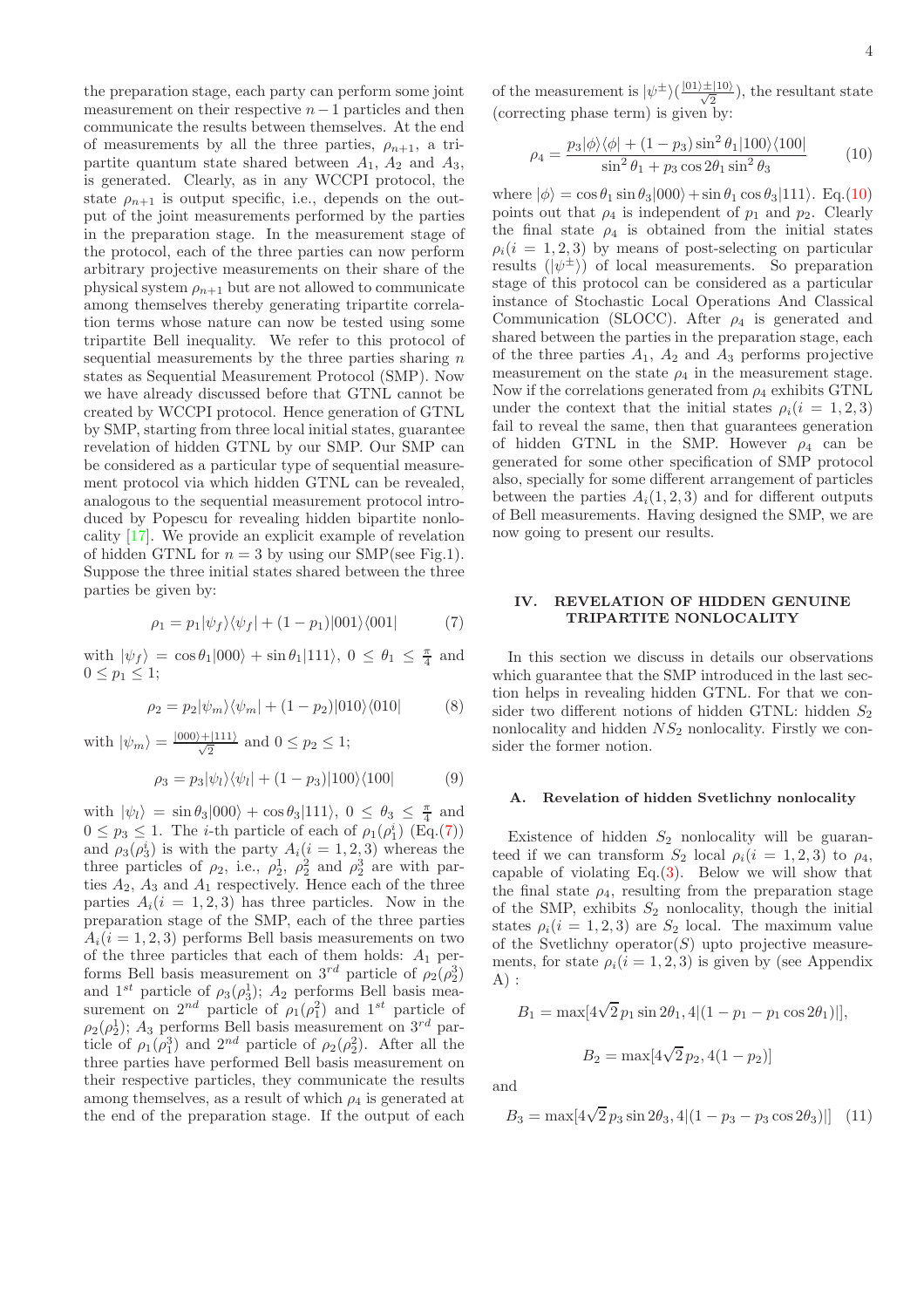respectively whereas that for the final state  $\rho_4$ , it is given by:

<span id="page-4-1"></span>
$$
B_4 = \max[\frac{2\sqrt{2}p_3\sin 2\theta_1\sin 2\theta_3}{\sin^2\theta_1 + p_3\cos 2\theta_1\sin^2\theta_3},
$$
  

$$
\frac{2|(1-2p_3\sin^2\theta_3-\cos\theta_1)|}{\sin^2\theta_1 + p_3\cos 2\theta_1\sin^2\theta_3}].
$$
 (12)

Since both the initial  $(\rho_i, i = 1, 2, 3)$  and final states  $(\rho_4)$ belong to the class of tripartite X states, their amount of genuine entanglement can be measured by Eq.[\(6\)](#page-2-0). For the initial states  $\rho_i(i = 1, 2, 3)$ , the amount of GTE are given by:

$$
C_{GM}^{\rho_1} = p_1 \sin 2\theta_1,
$$
  

$$
C_{GM}^{\rho_2} = p_2
$$

and

<span id="page-4-0"></span>
$$
C_{GM}^{\rho_3} = p_3 \sin 2\theta_3 \tag{13}
$$

whereas that for  $\rho_4$  is given by:

<span id="page-4-2"></span>
$$
C_{GM}^{\rho_4} = \frac{p_3 \sin 2\theta_1 \sin 2\theta_3}{2(\sin^2 \theta_1 + p_3 \cos 2\theta_1 \sin^2 \theta_3)}.
$$
 (14)

The initial states  $\rho_i(i = 1, 2, 3)$  are genuinely entangled for any nonzero value of the state parameters  $(Eq.(13))$  $(Eq.(13))$  $(Eq.(13))$ . It is clear from the maximum value of Svetlichny oper- $ator(Eqs.(11), (12))$  $ator(Eqs.(11), (12))$  $ator(Eqs.(11), (12))$  $ator(Eqs.(11), (12))$  $ator(Eqs.(11), (12))$  and the measure of entanglement  $(Eqs.(13), (14))$  $(Eqs.(13), (14))$  $(Eqs.(13), (14))$  $(Eqs.(13), (14))$  $(Eqs.(13), (14))$  of both initial states and final state, that each of them is  $S_2$  local for  $C_{GM}^{\rho_i} \leq \frac{1}{\sqrt{n}}$  $\frac{1}{2}(i = 1, 2, 3, 4).$ Thus existence of hidden  $S_2$  nonlocality can be observed if for some fixed values of the parameters of the three initial  $S_2$  local states  $(C_{GM}^{\rho_i} \leq \frac{1}{\sqrt{n}})$  $\frac{1}{2}$ , the final state can have  $C_{GM}^{\rho_4} > \frac{1}{\sqrt{2}}$  $\frac{1}{2}$ . Now for  $\theta_1 = 0.1$ ,  $p_2 \leq \frac{1}{\sqrt{2}}$  $\frac{1}{2}$ ,  $\theta_3 = 0.144$ and  $p_1, p_3 \in [0, 1]$ , each of the initial states is  $S_2$  local  $(C_{GM}^{\rho_i}) \leq \frac{1}{\sqrt{2}}$  $\frac{1}{2}$ ) whereas the resultant state  $\rho_4$  violates Svetlichny inequality  $(C_{GM}^{\rho_4} > \frac{1}{\sqrt{2}})$  $\frac{1}{2}$  for  $p_3 \geq 0.5055$ . In this explicit example, initial genuinely tripartite entangled states do not violate Svetlichny inequality but when used in preparation stage of our SMP, they can generate a state which exhibits  $S_2$  nonlocality. This guarantees existence of hidden  $S_2$  nonlocality for  $p_3 \in [0.5055, 1]$  (See Fig.2).

Now use of local filters is known to be a standard method to reveal hidden nonlocality. Interestingly, our SMP can reveal hidden  $S_2$  nonlocality using some initial states which are even incapable of exhibiting hidden  $S_2$ nonlocality(i.e., cannot reveal  $S_2$  nonlocality after being subjected to known useful local filters [\[38\]](#page-6-24)). We proceed forward with an example. Let known useful local filters be applied on each of the three initial states  $\rho_i(i = 1, 2, 3)$ to reveal hidden  $S_2$  nonlocality of the individual state. The maximum value of Svetlichny operator  $S$  (Eq.[\(3\)](#page-1-2)),

in terms of state parameters, for each of the three states  $\rho_i(i = 1, 2, 3)$ , after applying known useful local filters, are derived(see Appendix B). Maximum values of S, in turn, provide constraints on the state parameters such that each of initial states  $\rho_i$ , has no  $S_2$  nonlocality even after being subjected to local filtering. For a particular instance, when  $\theta_1 = 0.1$ ,  $\rho_1$ , after being filtered, remains still  $S_2$  local for  $p_1 \in [0, 0.5025]$ . Similarly second state( $\rho_2$ ), after being subjected to filtering remains  $S_2$ local for  $p_2 \in [0, 0.6666]$ , but the range of  $p_3$  for which  $\rho_3$  exhibits  $S_2$  nonlocality remains unaltered both before and after filtering when  $\theta_3 = 0.144$  (see Appendix B). Hence each of the initial states  $\rho_i(i = 1, 2, 3)$ , under some restricted range of state parameters, has no hidden  $S_2$  nonlocality. Now if these initial states under the said restricted range are used in the initial stage(preparation stage) of our SMP then  $S_2$  nonlocality will be revealed for  $p_3 \in [0.5055, 1]$ . However, this range of revelation of hidden  $S_2$  nonlocality in our SMP remains the same when the states  $\rho_i(i = 1, 2, 3)$  are used without being filtered. This example thus suffices to justify our claim that our SMP can reveal hidden  $S_2$  nonlocality even from some initial states which have no hidden  $S_2$  nonlocality. This in turn points out the utility of SMP over the standard procedure of using local filters for revelation of hidden  $S_2$  nonlocality. In the context of our discussion, it should be pointed out that in [\[37\]](#page-6-22), hidden  $S_2$  nonlocality was observed. But our method and the results differ from that discussed in [\[37\]](#page-6-22). It was shown there that if the three parties share two identical copies of the genuinely entangled state  $\kappa$  such that each of  $\kappa$  does not violate Svetlichny inequality, then  $\kappa \otimes \kappa$  can violate Svetlichny inequality, maximal amount of violation being 4.2418. Moreover in our SMP, there exist initial states  $\rho_i(i = 1, 2, 3)$  which do not violate Svetlichny inequality whereas the final state  $\rho_4$  generated from the initial stage(preparation stage) of our SMP(Fig.1) can violate Svetlichny inequality maximally. For instance, if we consider  $\rho_i(i = 1, 2, 3)$  as the three initial states with  $\theta_3 = \theta_1$  and  $p_3 = 1$ , then with  $S_2$  local version of these initial states, i.e. under some restricted range of  $\theta_1$ ,  $p_1$  and  $p_2(Eq.(11))$  $p_2(Eq.(11))$  $p_2(Eq.(11))$ :  $0 < \sin 2\theta_1 \leq \frac{1}{\sqrt{2}}$  $\frac{1}{2}$ ,  $0 < p_1 \leq 1$ , and  $0 < p_2 \leq \frac{1}{\sqrt{2}}$  $\frac{1}{2}$ , maximally entangled state  $|\psi_m\rangle$  is obtained. Even with arbitrarily lower values of  $\theta_1$ ,  $p_1$ and  $p_2$ , i.e., with initial states having lower values of  $C_{GM}$ ,  $|\psi_m\rangle$  can be obtained and hence maximal violation of Svetlichny inequality can be observed. This in turn points out utility of our SMP to check the existence of hidden  $S_2$  nonlocality from experimental perspectives.

### B. Revelation of hidden genuine 3−way NS nonlocality

Initial states used so far were  $S_2$  local. However some of them were genuinely 3−way NS nonlocal as they can violate one of the 185 facets (except Svetlichny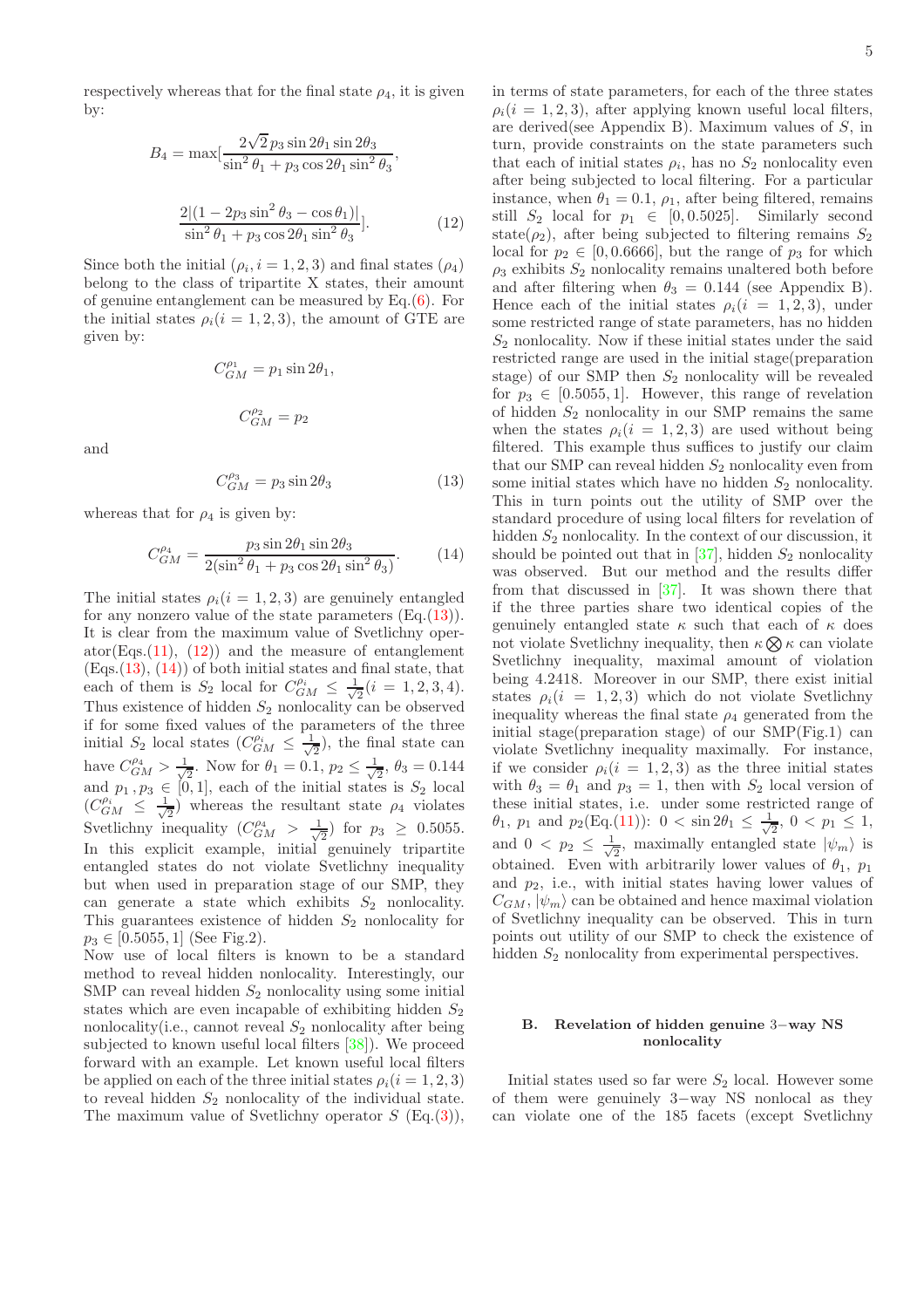inequality). So revelation of hidden  $S_2$  nonlocality via violation of Svetlichny inequality does not guarantee existence of hidden  $NS<sub>2</sub>$  nonlocality. For that purpose, all the initial states must be  $NS<sub>2</sub>$  local and the final state(resulting from the preparation stage of the SMP) must violate atleast one of these 185 facets. We now proceed to present instances in support of our claim that hidden  $NS<sub>2</sub>$  nonlocality can be revealed by our SMP.

Consider three genuinely tripartite entangled



FIG. 2: The region of revelation of hidden  $S_2$  nonlocality for  $\theta_1 = 0.1$  where the initial states  $\rho_i(i = 1, 2, 3)$  are  $S_2$  local. Similar type of regions of revelation of hidden  $S_2$  nonlocality can be observed for different values of  $\theta_1$ .

states( $\rho_i$ , i = 1, 2, 3) satisfying all the 185 facets of  $NS<sub>2</sub>$  local polytope (for some restricted range of state parameters). Precisely, each of the three states are  $NS<sub>2</sub>$  local. If the final state  $\rho_4$ , resulting from the preparation stage of SMP, violates at least one of the 185 facets, then that implies revelation of hidden  $NS_2$ nonlocality. For instance, consider  $\rho_1$  (Eq.[\(7\)](#page-3-0)) with  $\theta_1 = 0.1, p1 < 0.509, \rho_2$  (Eq.[\(8\)](#page-3-1)) with  $p_2 < 0.6672$ and  $\rho_3$  (Eq.[\(9\)](#page-3-2)) with  $\theta_3 = 0.3$ ,  $p_3 < 0.9198$ , then these initial states satisfy all the 185 facet inequalities. The final state  $\rho_4(\text{Eq.}(10))$  $\rho_4(\text{Eq.}(10))$  $\rho_4(\text{Eq.}(10))$  where  $\theta_1 = 0.1$ ,  $\theta_3 = 0.3$ , violates some of the facet inequalities over varying range of the state parameter  $p_3$ . For  $p_3 > 0.105$ , 16th facet inequality (same numbering as in [\[36\]](#page-6-21) has been used for convenience) is violated. This implies existence of hidden  $NS_2$  nonlocality in the range  $p_3 \in [0.105, 0.9198]$ . These ranges of  $p_1$ ,  $p_2$ ,  $p_3$  are found by numerical optimization using Mathematica software [\[47\]](#page-6-32)(see Appendix A). There exist many other specific  $NS<sub>2</sub>$  local initial states belonging to the three families of tripartite mixed states(Eqs.[\(7\)](#page-3-0), [\(8\)](#page-3-1), [\(9\)](#page-3-2)) for which the state generated by the preparation stage of our SMP(Fig.1) can reveal hidden  $NS<sub>2</sub>$  nonlocality. We have thus succeeded to show the existence of hidden  $NS<sub>2</sub>$  nonlocality by our SMP. Some numerical observations are enlisted in Table[\(I\)](#page-5-0). These observations justify our claim that arbitrarily small amount of GTE suffices to reveal hidden  $NS<sub>2</sub>$  nonlocality. Analogous to our approach in the case of  $S_2$  nonlocality, here we consider three initial states, none of which is  $NS<sub>2</sub>$  nonlocal even after being subjected to filtering. Then these states when used in our SMP generate  $NS<sub>2</sub>$  nonlocal correlations. We provide with an explicit illustration in support of our claim. Let known useful filters be applied on each of the three initial states  $\rho_i(i = 1, 2, 3)$ . Fixing the state parameter of  $\rho_1$  to be  $\theta_1 = 0.1$ , we apply known useful filters over it. After being filtered, it remains  $NS<sub>2</sub>$ local for  $p_1 \in [0, 0.5025]$ . Similarly second state( $\rho_2$ ), after filtration remains  $NS_2$  local for  $p_2 \in [0, 0.6666]$ . However, for  $\theta_3 = 0.3$ , the range of  $p_3$  for which  $\rho_3$ exhibits  $NS<sub>2</sub>$  nonlocality does not change after applying filtering operation (see Appendix B). So for each of the three initial states  $\rho_i(i = 1, 2, 3)$ , after being subjected to local filtering, there exist some range of state parameters for which  $NS<sub>2</sub>$  nonlocality cannot be revealed. If these initial states under the said restricted range are used in our SMP then  $NS<sub>2</sub>$  nonlocality will be revealed for  $p_3 \in [0.105, 0.9198]$ . However, analogous to revelation of hidden  $S_2$  nonlocality, this range of revelation of hidden  $NS<sub>2</sub>$  nonlocality in our SMP remains the same when the states  $\rho_i(i = 1, 2, 3)$  are used without being subjected to filtration. Thus our SMP turns out to be more efficient compared to the standard procedure of using local filters for revelation of hidden  $NS<sub>2</sub>$  nonlocality.

| $\rho_1$ | $\rho_2$                     | $\rho_3$                                                                                    | Revelation Range           |
|----------|------------------------------|---------------------------------------------------------------------------------------------|----------------------------|
|          | $p_1 < 0.509$ $p_2 < 0.6672$ | $\theta_3 = 0.1, p_3 < 0.9901$                                                              | $p_3 \in [0.504, 0.9901]$  |
|          |                              | $p_1 < 0.509$ $p_2 < 0.6672$ $\theta_3 = 0.5$ , $p_3 < 0.8135$                              | $p_3 \in [0.0425, 0.8135]$ |
|          |                              | $p_1 < 0.509$ $p_2 < 0.6672$ $\theta_3 = 0.7$ , $p_3 < 0.7072$                              | $p_3 \in [0.0243, 0.7072]$ |
|          |                              | $ p_1  < 0.509  p_2  < 0.6672   \theta_3 = 0.785, \ p_3 < 0.6677  p_3 \in [0.0202, 0.6677]$ |                            |

<span id="page-5-0"></span>TABLE I: The range of revelation of hidden genuine 3−way NS nonlocality for state parameter  $p_3$  is given in the table for different fixed values of the state parameters of the  $NS<sub>2</sub>$  local initial  $\rho_i(i = 1, 2, 3)$ . These values were found by numerical optimization(by Mathematica Software). Here we consider a fixed value of state parameter( $\theta_1$ ) of  $\rho_1$ ,  $\theta_1$ =0.1. Clearly range of revelation varies with variation of  $\theta_1$ .

### V. DISCUSSION

From our discussion so far we conclude that genuine 3−way NS nonlocality is some kind of resource, which can be revealed by a sequence of measurements. Usually it is believed that standard Bell scenario(i.e., in each run of the experiment, non-sequential local measurements are performed on a single copy of an entangled state) is suitable for a quantum state to exhibit genuine 3−way NS nonlocality. Our present work, however can be considered as an approach deviated from this usual belief. We have shown that three tripartite quantum states, unable to reveal genuine 3−way NS nonlocality in the standard Bell scenario, when used in our Sequential Measurement Protocol (SMP) can generate a state which is genuinely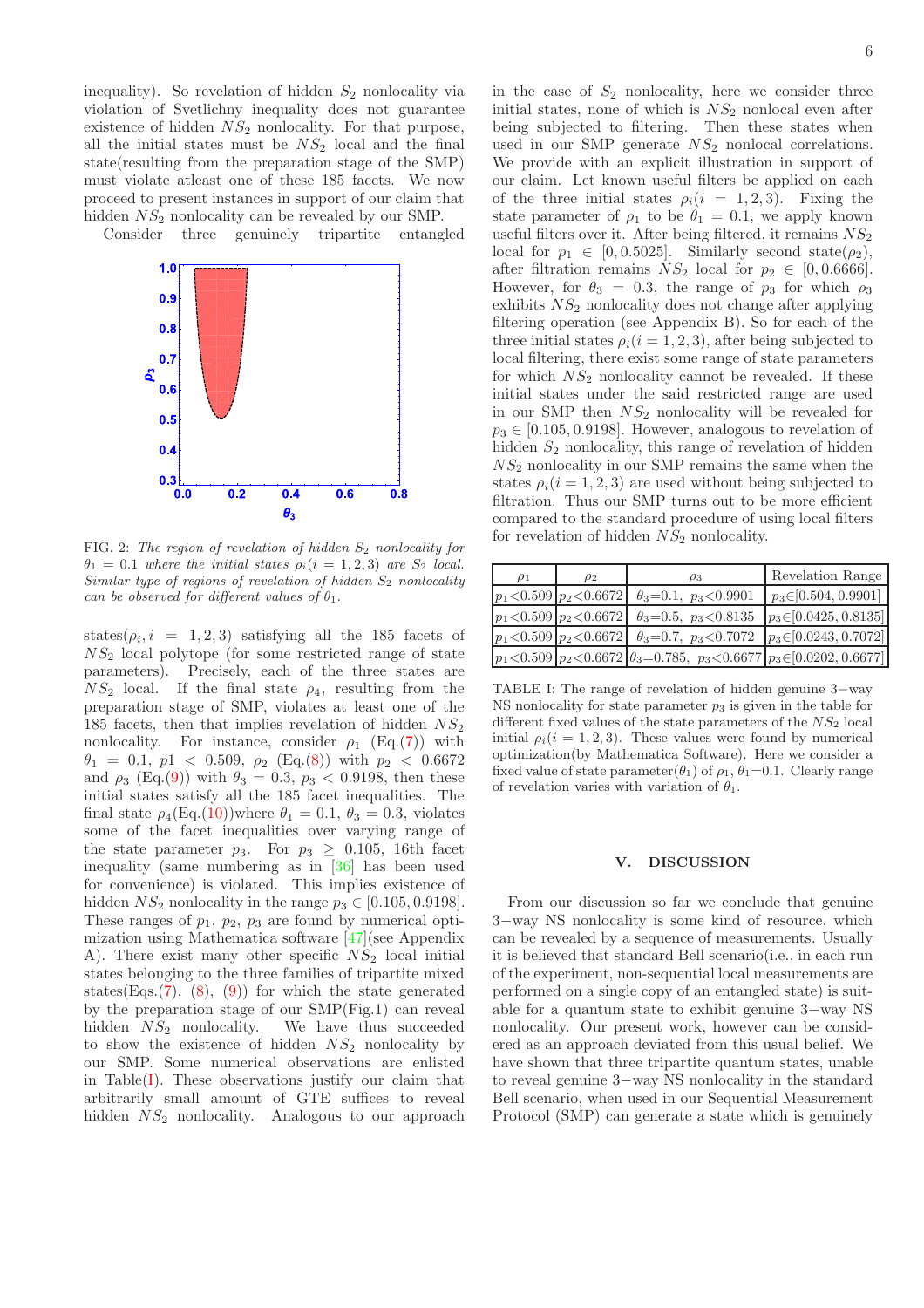3−way NS nonlocal. This implies that hidden genuine 3−way NS nonlocality can be revealed. Even our SMP emerges to be more efficient to reveal hidden genuine 3−way NS nonlocality compared to the standard procedure of using known useful local filters.

Besides, the preparation stage of our SMP protocol can also be interpreted as an entanglement swapping protocol. Consequently via this protocol we can give an affirmative answer for tripartite system to a query posed by Sen et al. [\[28](#page-6-17)]: consider some local entangled states, is it possible to find some entanglement swapping process, so that the swapped states, resulting from it, are capable of showing nonlocal behavior?

There are a number of possible generalizations of the above results. One may explore whether for any genuinely tripartite mixed entangled state, existence of at least one suitable SMP is guaranteed under which revelation of hidden GTNL is possible. Also, it will be interesting to generalize our SMP so as to demonstrate  $n$  partite hidden genuine nonlocality. Moreover, till now there exist various experimental works demonstrating tripartite nonlocality [\[48](#page-7-0)[–50\]](#page-7-1) and also hidden bipartite nonlocality [\[51\]](#page-7-2). In that context, one may expect to use our protocol for experimental verification of hidden GTNL. Besides, as GTNL implies GTE, our SMP can be used in the laboratory to detect GTE of the initial states in a device independent way [\[52](#page-7-3), [53\]](#page-7-4).

Acknowledgments: The authors acknowledge useful suggestions from anonymous referees which have helped not only to motivate our paper a lot but also helped us to present our findings in a more compact form. The authors also acknowledge fruitful discussions with A.Sen and S.Karmakar. The author D.S. acknowledges DST-SERB for financial support.

- <span id="page-6-0"></span>[1] A. Einstein, B. Podolsky, and N. Rosen, Phys. Rev. 47, 777 (1935).
- <span id="page-6-1"></span>[2] J. S. Bell, Physics, **1**, 195 (1964).
- <span id="page-6-2"></span>[3] N.Brunner, D. Cavalcanti, S. Pironio,V. Scarani, and S.Wehner, Rev. Mod. Phys. 86, 419 (2014).
- <span id="page-6-3"></span>[4] H. Buhrman, R. Cleve, S. Massar, and R. Wolf, Rev. Mod. Phys. 82, 665 (2010).
- [5] J. Barrett, L. Hardy, and A. Kent, Phys. Rev. Lett. 95, 010503 (2005).
- [6] A. Acín, N. Brunner, N. Gisin, S. Massar, S. Pironio. and V. Scarani, Phys. Rev. Lett. 98, 230501 (2007).
- [7] C.-E. Bardyn, T. C. H. Liew, S. Massar, M. M. McKague, and V. Scarani, Phys. Rev. A 80, 062327 (2009).
- [8] M. McKague, and M. Mosca, arXiv:1006.0150v1 [quantph] (2010).
- [9] R. Colbeck, Quantum And Relativistic Protocols For Secure Multi-Party Computation, PhD thesis, University of Cambridge (2006).
- <span id="page-6-4"></span>[10] S. Pironio, et al., Nature **464**, 1021 (2010).
- <span id="page-6-5"></span>[11] N. Gisin, Phys. Lett. A **154**, 201 (1991).
- <span id="page-6-6"></span>[12] S. Popescu and D. Rohrlich, Phys. Lett. A 166, 293 (1992).
- <span id="page-6-7"></span>[13] R.F. Werner, Phys. Rev. A 40 (8): 4277 (1989).
- <span id="page-6-8"></span>[14] J. Barrett, Phys. Rev. A **65**, 042302 (2002).
- <span id="page-6-9"></span>[15] M. L. Almeida, S. Pironio, J. Barrett, G. Tóth, and A. Acín, Phys. Rev. Lett. **99**, 040403 (2007).
- <span id="page-6-10"></span>[16] R. Augusiak, M. Demianowicz, and A. Acín, J. Phys. A: Math. Theor. 47, 424002 (2014).
- <span id="page-6-11"></span>[17] S. Popescu, Phys. Rev. Lett. **74**, 2619 (1995).
- <span id="page-6-12"></span>[18] N. Gisin, Phys. Lett. A **210**, 151 (1996).
- <span id="page-6-13"></span>[19] J. F. Clauser, M.A. Horne, A. Shimony, and R. Holt, Phys. Rev. Lett. 23, 880 (1969).
- <span id="page-6-14"></span>[20] F. Hirsch, M. T. Quintino, J. Bowles, N. Brunner, Phys. Rev. Lett. 111, 160402 (2013).
- <span id="page-6-15"></span>[21] A. Peres, Phys. Rev. A 54, 2685 (1996).
- [22] Ll. Masanes, Y.-C. Liang and A. C. Doherty, Phys. Rev. Lett. 100, 090403 (2008).
- [23] Y.-C. Liang and A. C. Doherty, Phys. Rev. A 73, 052116 (2006).
- [24] M. Navascués and T. Vértesi, Phys. Rev. Lett. 106, 060403 (2011).
- [25] C. Palazuelos, Phys. Rev. Lett. **109**, 190401 (2012).
- [26] D. Cavalcanti, A. Acín, N. Brunner, and T. Vértesi, Phys. Rev.A 87, 042104 (2013).
- <span id="page-6-16"></span>[27] N. Brunner, D. Cavalcanti, A. Salles, and P. Skrzypczyk, Phys. Rev. Lett. 106, 020402 (2011).
- <span id="page-6-17"></span>[28] A. Sen et al., Phys. Rev. A **72**, 042310 (2005).
- [29] D. Cavalcanti, M.L. Almeida, V. Scarani, A. Acín, Nat. Comms 2, 184 (2011).
- [30] D. Cavalcanti, R. Rabelo, V. Scarani, Phys. Rev. Lett. 108, 040402 (2012).
- [31] A. Wójcik, J. Modlawska, A. Grudka, and M. Czechlewski, Phys. Lett. A 374, 4831 (2010).
- <span id="page-6-18"></span>[32] W. Klobus, W. Laskowski, M. Markiewicz, and A. Grudka, Phys. Rev. A 86, 020302(R) (2012).
- <span id="page-6-19"></span>[33] O. Gühne and G. Tóth, Phys. Reports  $474$ , 1 (2009)
- <span id="page-6-20"></span>[34] G. Svetlichny, Phys. Rev. D **35**, 3066 (1987).
- <span id="page-6-23"></span>[35] R. Gallego, L.E. Würflinger, A. Acín, M. Navascués, Phys. Rev. Lett. 109, 070401 (2012).
- <span id="page-6-21"></span>[36] J.-D. Bancal, J. Barrett, N. Gisin, and S. Pironio, Phys. Rev. A 88, 014102 (2013).
- <span id="page-6-22"></span>[37] P. Caban, A. Molenda, and Kamila Trzcińska, Phys. Rev. A 92, 032119 (2015).
- <span id="page-6-24"></span>[38] F. Hirsch: Hidden Nonlocality. Master thesis, University of Geneva (2013), http://cms.unige.ch/sciences/physique/wpcontent/uploads/Travail-de- Master.pdf.
- <span id="page-6-25"></span>[39] D. Collins, et al., Phys. Rev. Lett. 88, 170405 (2002).
- [40] J. L. Cereceda, Phys. Rev. A 66, 024102 (2002).
- <span id="page-6-26"></span>[41] N. D. Mermin, Phys. Rev. Lett. 65, 1838 (1990).
- <span id="page-6-27"></span>[42] K. Mukherjee, B. Paul, D. Sarkar, J. Phys. A: Math. Theor. 48, 465302 (2015).
- <span id="page-6-28"></span> $[43]$  R. Gallego, L. E. Würflinger, A. Acín, and M. Navascués, Phys. Rev. Lett. 107, 210403 (2011).
- <span id="page-6-29"></span>[44] R. Gallego, L. E. Würflinger, R. Chaves, A. Acín, and M. Navascués, New J. Phys. **16**, 033037 (2014).
- <span id="page-6-30"></span>[45] Z.-H. Ma, Z.-H. Chen, J.-L. Chen, C. Spengler, A. Gabriel, and M. Huber, Phys. Rev. A 83, 062325 (2011).
- <span id="page-6-31"></span>[46] S. M. Hashemi Rafsanjani, M. Huber, C. J. Broadbent, and J. H. Eberly, Phys. Rev. A 86, 062303 (2012).
- <span id="page-6-32"></span>[47] Wolfram Research, Inc., Mathematica, Version 10.0, Champaign, IL (2014).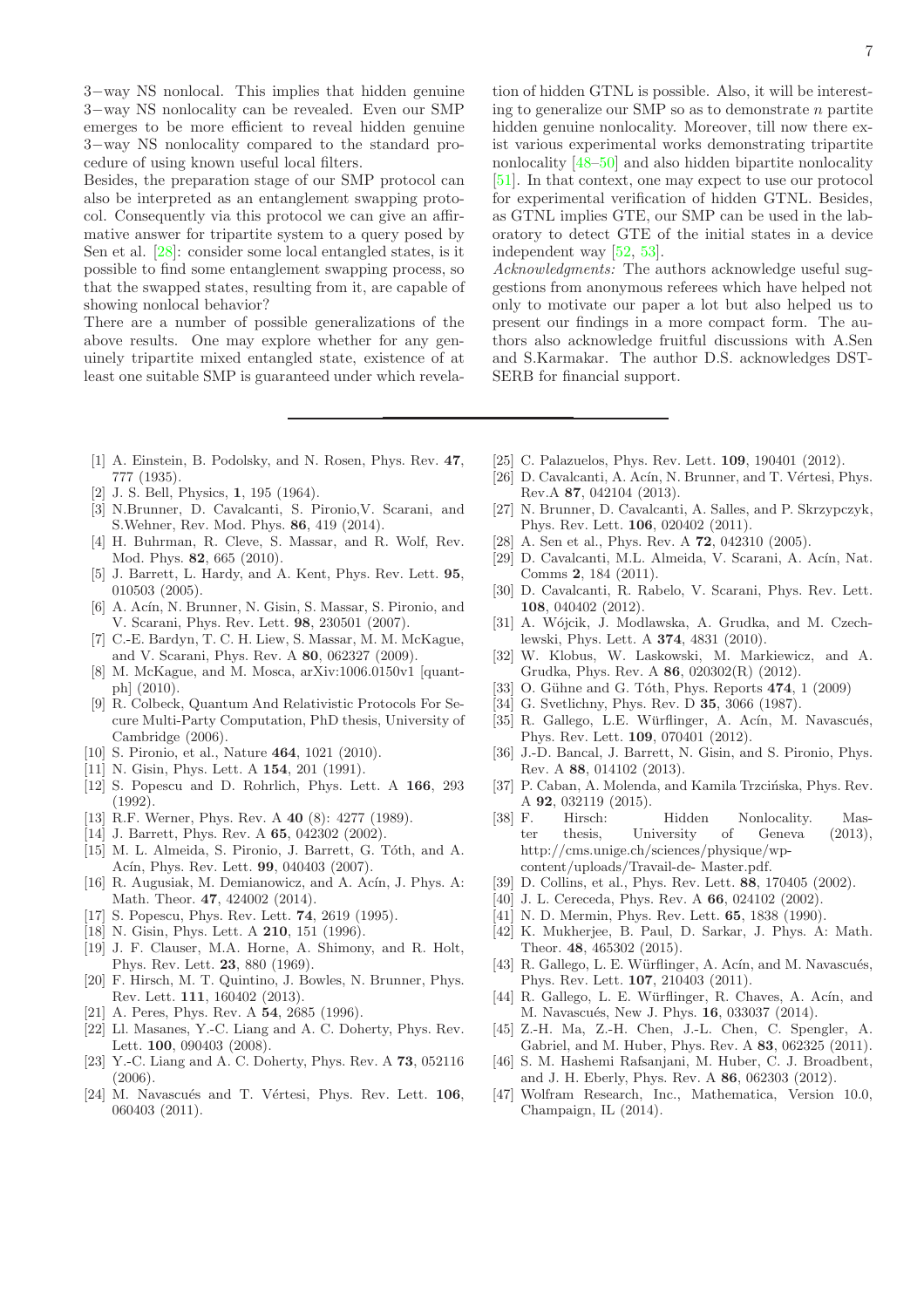- <span id="page-7-0"></span>[48] J. Lavoie, R. Kaltenbaek, and K. Resch, New J. Phys 11, 073051 (2009).
- [49] D. R. Hamel et al., Nat. Photon. 8, 801 (2014).
- <span id="page-7-1"></span>[50] Z. Wang et al., Phys. Rev. A 93, 032127 (2016).
- <span id="page-7-2"></span>[51] P. G. Kwiat, S. Barraza-Lopez, A. Stefanov, and N. Gisin, Nature 409, 1014 (2001).
- <span id="page-7-3"></span>[52] J.-D. Bancal, N. Gisin, Y.-C. Liang, and S. Pironio, Phys. Rev. Lett. 106, 250404 (2011).
- <span id="page-7-4"></span>[53] J. T. Barreiro et al., Nat. Phys. **9**, 559 (2013).

# VI. APPENDIX

### A. Checking facets of  $NS<sub>2</sub>$  local polytope

Derivation of  $B_i(i = 1, 2, 3, 4)$ : In order to obtain the maximum value  $B_1$  (Eq.[\(11\)](#page-3-4) of main text) of the Svetlichny operator  $S$  (Eq.[\(3\)](#page-1-2)) upto projective measurements we follow the method used in  $[42]$ . We consider the following measurements:  $x_0 = \vec{x} \cdot \vec{\sigma_1}$  or  $x_1 = \vec{x} \cdot \vec{\sigma_1}$  on  $1^{st}$ qubit,  $y_0 = \vec{y} \cdot \vec{\sigma_2}$  or  $y_1 = \vec{y} \cdot \vec{\sigma_2}$  on  $2^{nd}$  qubit, and  $z_0 = \vec{z} \cdot \vec{\sigma_3}$ or  $z_1 = \vec{\tilde{z}}.\vec{\sigma_3}$  on  $3^{rd}$  qubit, where  $\vec{x}, \vec{\tilde{x}}, \vec{y}, \vec{\tilde{y}}$  and  $\vec{z}, \vec{\tilde{z}}$  are unit vectors and  $\sigma_i$  are the spin projection operators that can be written in terms of the Pauli matrices. Representing the unit vectors in spherical coordinates, we have,  $\vec{x} = (\sin \theta a_0 \cos \phi a_0, \sin \theta a_0 \sin \phi a_0, \cos \theta a_0), \quad \vec{y} =$  $(\sin \alpha b_0 \cos \beta b_0, \sin \alpha b_0 \sin \beta b_0, \cos \alpha b_0)$  and  $\vec{z}$  =  $(\sin \zeta c_0 \cos \eta c_0, \sin \zeta c_0 \sin \eta c_0, \cos \zeta c_0)$  and similarly, we define,  $\vec{x}, \vec{y}$  and  $\vec{z}$  by replacing 0 in the indices by 1. Then the value of the operator  $S$  (Eq.[\(3\)](#page-1-2)) with respect to the state  $\rho_1$  (Eq.[\(7\)](#page-3-0)) gives:

 $S(\rho_1) = \cos(\alpha b_0)(-1 + p_1 + p_1 \cos(2\theta_1))(\cos(\zeta_{c_0})(\cos(\theta a_0) - \cos(\theta a_1)) + \cos(\zeta_{c_0})(\cos \theta a_0) + \cos(\theta a_1))$  $\cos(\alpha b_1)(-1 + p_1 + p_1 \cos(2\theta_1))(\cos(\zeta_{c_0})(\cos(\theta a_0) - \cos(\theta a_1))) - \cos(\zeta_{c_1})(\cos(\theta a_0) + \cos(\theta a_1))) +$  $p_1 \sin(2\theta_1)(\cos(\beta b_0 + \eta c_0 + \phi a_0) \sin(\alpha b_0) \sin(\zeta c_0) \sin(\theta a_0) + \cos(\beta b_1 + \eta c_0 + \phi a_0) \sin(\alpha b_1) \sin(\zeta c_0) \sin(\theta a_0) +$  $\cos(\beta b_0 + \eta c_1 + \phi a_0) \sin(\alpha b_0) \sin(\zeta c_1) \sin(\theta a_0) - \cos(\beta b_1 + \eta c_1 + \phi a_0) \sin(\alpha b_1) \sin(\zeta c_1) \sin(\theta a_0) + \cos(\beta b_0 + \eta c_0 + \phi a_0) \sin(\zeta c_1) \sin(\zeta c_1)$  $\phi$ a<sub>1</sub>) sin( $\alpha$ b<sub>0</sub>) sin( $\zeta$ c<sub>0</sub>) sin( $\theta$ a<sub>1</sub>) – cos( $\beta$ b<sub>1</sub> +  $\eta$ c<sub>0</sub> +  $\phi$ a<sub>1</sub>) sin( $\alpha$ b<sub>1</sub>) sin( $\zeta$ c<sub>0</sub>) sin( $\theta$ a<sub>1</sub>)

<span id="page-7-6"></span>
$$
-\cos(\beta b_0 + \eta c_1 + \phi a_1)\sin(\alpha b_0)\sin(\zeta c_1)\sin(\theta a_1) - \cos(\beta b_1 + \eta c_1 + \phi a_1)\sin(\alpha b_1)\sin(\zeta c_1)\sin(\theta a_1). \tag{15}
$$

Hence in order to get maximum value of  $S(\rho_1)$ , we have to perform a maximization over 12 measurement angles. We first find the global maximum of  $S(\rho_1)$  with respect to  $\theta a_0$  and  $\theta a_1$ . We begin with by finding all critical points of  $S(\rho_1)$  inside the region  $R = [0, 2\pi] \times [0, 2\pi]$ 

which are namely  $(0,0), (\frac{\pi}{2}, -\frac{\pi}{2}), (-\frac{\pi}{2}, \frac{\pi}{2})$ ,  $(\frac{\pi}{2}, \frac{\pi}{2})$  and  $\left(-\frac{\pi}{2}, -\frac{\pi}{2}\right)$ . Among all these critical points,  $\left(\frac{\pi}{2}, \frac{\pi}{2}\right)$  gives the global maximum of  $S(\rho_1)$  if  $\sqrt{2p_1} \sin(2\theta_1) > |(1$  $p_1 - p_1 \cos(2\theta_1)$ . Thus, we have:

 $S(\rho_1) \leq p_1 \sin(2\theta_1)(\cos(\beta b_0 + \eta c_0 + \phi a_0) \sin(\alpha b_0) \sin(\zeta c_0) \sin(\theta a_0) + \cos(\beta b_1 + \eta c_0 + \phi a_0) \sin(\alpha b_1) \sin(\zeta c_0) \sin(\theta a_0) +$  $\cos(\beta b_0 + \eta c_1 + \phi a_0) \sin(\alpha b_0) \sin(\zeta c_1) \sin(\theta a_0) - \cos(\beta b_1 + \eta c_1 + \phi a_0) \sin(\alpha b_1) \sin(\zeta c_1) \sin(\theta a_0) + \cos(\beta b_0 + \eta c_0 + \phi a_0) \sin(\zeta c_1) \sin(\zeta c_1)$  $\phi$ a<sub>1</sub>) sin( $\alpha$ b<sub>0</sub>) sin( $\zeta$ c<sub>0</sub>) sin( $\theta$ a<sub>1</sub>) – cos( $\beta$ b<sub>1</sub> +  $\eta$ c<sub>0</sub> +  $\phi$ a<sub>1</sub>) sin( $\alpha$ b<sub>1</sub>) sin( $\zeta$ <sub>c0</sub>) sin( $\theta$ a<sub>1</sub>)

<span id="page-7-5"></span>
$$
-\cos(\beta b_0 + \eta c_1 + \phi a_1)\sin(\alpha b_0)\sin(\zeta c_1)\sin(\theta a_1) - \cos(\beta b_1 + \eta c_1 + \phi a_1)\sin(\alpha b_1)\sin(\zeta c_1)\sin(\theta a_1). \tag{16}
$$

Now we carry out the same procedure over the following pair of variables  $(\zeta c_0, \zeta c_1)$  and  $(\alpha b_0, \alpha b_1)$ , one by one. Similar to the previous case, critical point  $(\frac{\pi}{2}, \frac{\pi}{2})$  gives

the maximum value for both of these pair of variables. So, the last inequality in Eq. $(16)$  takes the form

 $S(\rho_1) \leq p_1 \sin(2\theta_1)(\cos\eta c_0(\cos(\beta b_0 + \phi a_0) + \cos(\beta b_1 + \phi a_0) + \cos(\beta b_0 + \phi a_1) - \cos(\beta b_1 + \phi a_1)) - \sin\eta c_0(\sin(\beta b_0 + \phi a_1) - \cos(\beta b_1 + \phi a_1))$  $\phi a_0$ ) + sin(βb<sub>1</sub> +  $\phi a_0$ ) + sin(βb<sub>0</sub> +  $\phi a_1$ ) – sin(βb<sub>1</sub> +  $\phi a_1$ )) + cos  $\eta c_1(\cos(\beta b_0 + \phi a_0) - \cos(\beta b_1 + \phi a_0)$ 

$$
-\cos(\beta b_0 + \phi a_1) - \cos(\beta b_1 + \phi a_1)) + \sin \eta c_1 (-\sin(\beta b_0 + \phi a_0) + \sin(\beta b_1 + \phi a_0) + \sin(\beta b_0 + \phi a_1) + \sin(\beta b_1 + \phi a_1))). \tag{17}
$$

which when maximized with respect to  $\eta c_0$  and  $\eta c_1$  gives: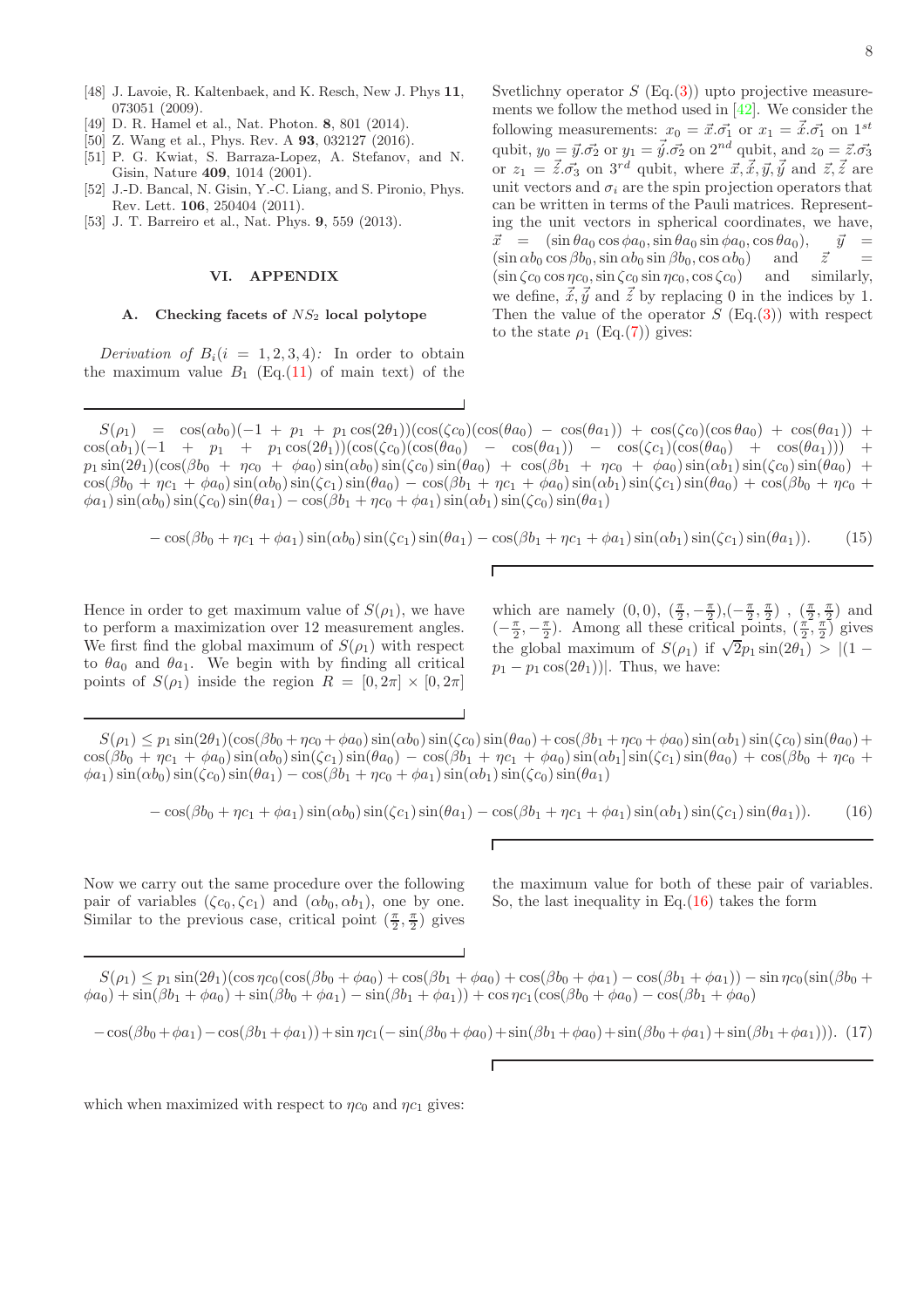<span id="page-8-0"></span>where  $A_{ij} = \beta b_i + \phi a_j$ ,  $(i, j \in \{0, 1\})$ . The last inequality is obtained by using the inequality  $x \cos \theta + y \sin \theta \leq \sqrt{x^2 + y^2}$ . Maximum value of the expression in Eq.[\(18\)](#page-8-0) remains unaltered by putting any value of  $\beta b_0$  and  $\phi a_0$ . In particular if we take  $\beta b_0 = 0$  and  $\phi a_0 = 0$ , then maximum value is obtained for  $(\beta b_1, \phi a_1) = (\frac{\pi}{2}, \frac{\pi}{2})$  and is equal to  $4\sqrt{2}p_1 \sin 2\theta_1$ . Again if  $\sqrt{2}p_1 \sin(2\theta_1)$  <  $|(1 - p_1 - p_1 \cos(2\theta_1))|$ , the critical point  $(0, 0)$  gives the maximum value of S( $\rho_1$ ). Then Eq.[\(15\)](#page-7-6) reduces to  $S(\rho_1) \leq 2(-1 + p_1 + p_2)$  $p_1 \cos(2\theta_1))(\cos(\alpha b_0) \cos(\zeta c_0) - \cos(\alpha b_1) \cos(\zeta c_1)).$  Now the critical point  $(0, 0)$  gives the maximum value when we maximize the last expression with respect to  $\alpha b_0$ and  $\alpha b_1$ . Then the last inequality becomes  $S(\rho_1) \leq$  $2(-1 + p_1 + p_1 \cos(2\theta_1))(\cos(\zeta c_0) - \cos(\zeta c_1))$ . Again we maximize it with respect to  $\zeta_{c_0}$  and  $\zeta_{c_1}$ . Critical point  $(0, \pi)$  or  $(\pi, 0)$  gives the maximum value depending on whether  $p_1(1 + \cos(2\theta_1)) > 1$  or  $p_1(1 + \cos(2\theta_1)) < 1$ . Hence in any case  $S(\rho_1) \leq 4|1 - p_1 - p_1 \cos(2\theta_1)|$ . So  $S(\rho_1) \leq \max[4\sqrt{2p_1}\sin 2\theta_1, 4|1-p_1-p_1\cos(2\theta_1)]$  as stated in Eq. $(11)$  of main text. Similarly one can obtain  $B_i$  (i = 2, 3, 4). From these values of  $B_i$ (i = 1, 2, 3), one can get the range of  $p_i$  for which the corresponding initial state  $\rho_i$  satisfy Svetlichny inequality. For the final state  $\rho_4$ , we obtain the range of violation of Svetlichny inequality, by following the above analytical method. We now proceed to search for the maximum expectation value of operator $(NS_i(\rho_i), j = 1, 2, 3, 4)$  corresponding to the remaining  $i^{th}$ ,  $(i = 1, 2, ..., 184)$  facet inequality.

Checking the remaining 184 facets: The above method of maximization is applied for most of the remaining 184 facet inequalities excluding a few for which the upper bound of violation( $B_i(i = 1, 2, 3)$ ) is measurement specific, i.e. varies not only with the state parameters but also with variation of parameters characterizing the measurement settings. In order to find the range of  $p_i$ for those inequalities, we have performed numerical optimization by using Mathematica software [\[47](#page-6-32)]. We now give an example of such a facet inequality for which the analytical method of maximization does not hold good due to dependence of the upper bound of expectation value of the corresponding operator over measurement settings apart from state parameters.  $3^{rd}$  facet(say), is given by :  $NS_3 =$ 

$$
-\langle x_0 \rangle - \langle x_1 \rangle - \langle x_0 y_0 \rangle - 2 \langle y_1 \rangle - \langle z_0 \rangle + \langle x_1 y_0 \rangle - \langle x_0 z_0 \rangle
$$

$$
+\langle y_0 z_0 \rangle + \langle x_1 y_0 z_0 \rangle - \langle x_0 y_1 z_0 \rangle + \langle x_1 y_1 z_0 \rangle - \langle z_1 \rangle +
$$

 $\langle x_1z_1\rangle-\langle y_0z_1\rangle-\langle x_0y_0z_1\rangle+\langle x_0y_1z_1\rangle+\langle x_1y_1z_1\rangle \leq 4.$  (19) The value of the operator  $NS_3$  given by the  $3^{rd}$  facet with respect to the state  $\rho_1(\text{Eq.}(7)$  $\rho_1(\text{Eq.}(7)$  of main text) under the projective measurement gives:

 $NS_3(\rho_1) = \cos \zeta c_1((1-p_1)(1+\cos\alpha b_0+\cos\theta a_0\cos\alpha b_0) - p_1\cos^2\theta_1 - p_1\cos\alpha b_0\cos^2\theta_1) - (1-p_1)\cos\theta a_0(1+\cos\alpha b_0)$  $-p_1\cos^2\theta_1\cos\theta a_0(1+\cos\alpha b_0+\cos\alpha b_0\cos\zeta c_1)+(\cos\alpha b_0\cos\theta a_1-\cos\zeta c_1\cos\theta a_1-1)(1-p_1)-p_1\cos^2\theta_1\cos\theta a_1(1-\cos\alpha b_0$  $-\cos(\zeta c_1) + \cos(\zeta c_0(1 - p_1 - p_1\cos 2\theta_1 + \cos\theta a_0(1 - 2p_1) + \cos\alpha b_0(-1 + 2p_1 + (-1 + p_1 + p_1\cos 2\theta_1)\cos\theta a_1))$ − 1  $\frac{1}{2}\cos \alpha b_1(\cos \zeta c_0(-2+p_1+p_1\cos 2\theta_1)(\cos\theta a_0-\cos\theta a_1)-2p_1\cos^2\theta_1(-2+\cos\zeta c_0(\cos\theta a_1-\cos\theta a_0)+\cos\zeta c_1(\cos\theta a_1-\cos\theta a_1))$  $(+\cos\theta a_0))+2(2-3p_1+p_1\cos 2\theta_1-\frac{1}{2})$  $\frac{1}{2}\cos\zeta c_1(-2+p_1+p_1\cos 2\theta_1)(\cos\theta a_1+\cos\theta a_0) + (p_1\cos\zeta c_1\sin^2\theta_1)$  $+p_1\cos\theta a_0\sin^2\theta_1(1-\cos\alpha b_0)+p_1\cos\alpha b_0\cos\zeta c_1\cos\theta a_0\sin^2\theta_1+p_1\cos\theta a_1\sin^2\theta_1(1+\cos\alpha b_0+\cos\zeta c_1)$  $p_1 \cos(\beta b_1 + \eta c_0 + \phi a_0) \sin \alpha b_1 \sin \zeta c_0 \sin 2\theta_1 \sin \theta a_0 - p_1 \cos(\beta b_0 + \eta c_1 + \phi a_0) \sin \alpha b_0 \sin \zeta c_1 \sin 2\theta_1 \sin \theta a_0 +$  $p_1 \cos(\beta b_1 + \eta c_1 + \phi a_0) \sin \alpha b_1 \sin \zeta c_1 \sin 2\theta_1 \sin \theta a_0 + p_1 \cos(\beta b_0 + \eta c_0 + \phi a_1) \sin \alpha b_0 \sin \zeta c_0 \sin 2\theta_1 \sin \theta a_1$  $+p_1 \cos(\beta b_1 + \eta c_0 + \phi a_1) \sin \alpha b_1 \sin \zeta c_0 \sin 2\theta_1 \sin \theta a_1 + p_1 \cos(\beta b_1 + \eta c_1 + \phi a_1) \sin \alpha b_1 \sin \zeta c_1 \sin 2\theta_1 \sin \theta a_1$  (20)

Now to find the upper bound of  $NS_3(\rho_1)$  in terms of state parameters, we need to maximize  $NS_3(\rho_1)$  over

all the variables parameterizing measurement settings.